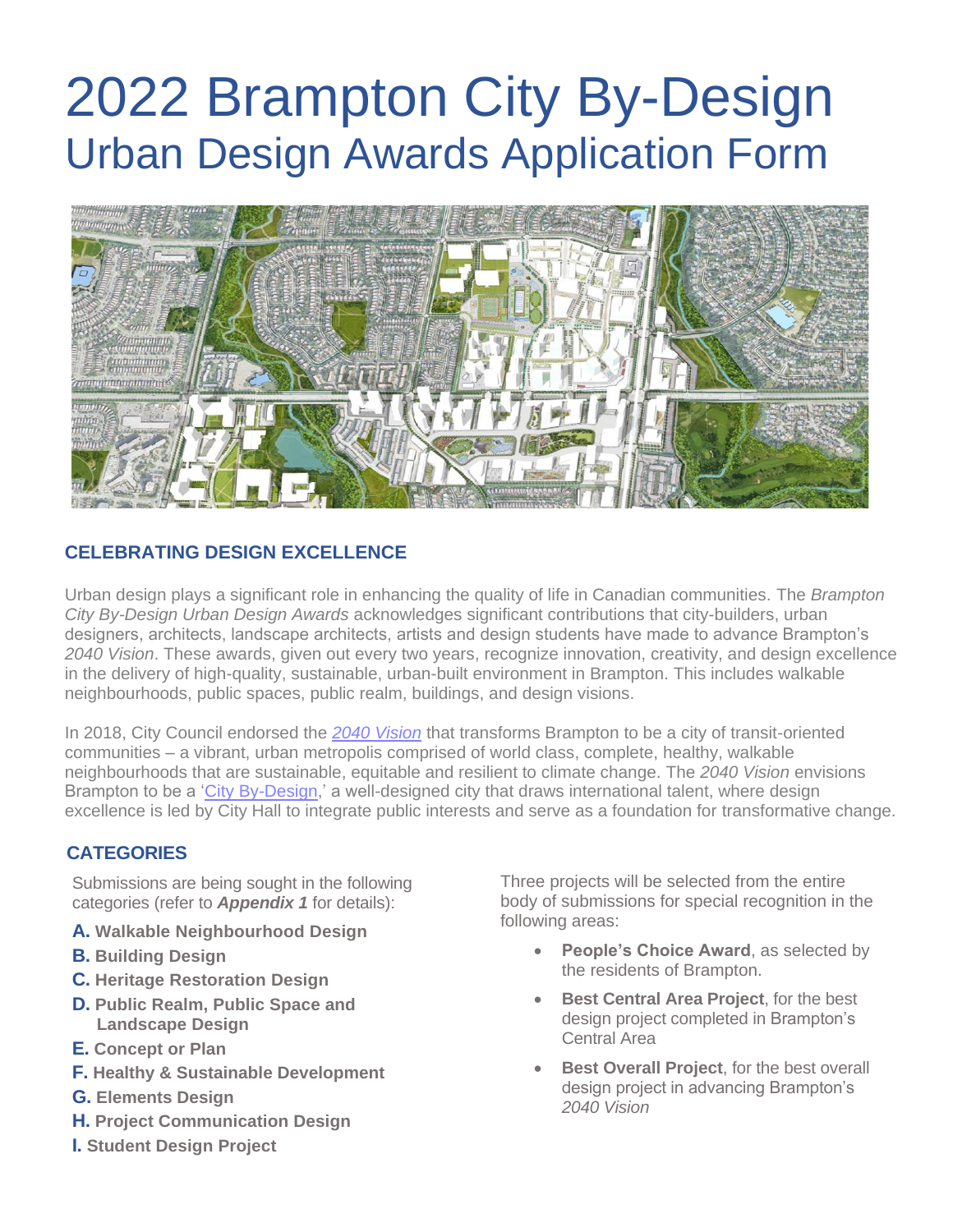## **ELIGIBILITY**

- Projects must be located within the municipal boundary of the City of Brampton.
- Adhere to Brampton 2040 Vision and shows excellence and innovation in design.
- Demonstrate a positive contribution to the public realm and comprehensive, innovative approach to achieving highquality, sustainable, urban-built environment.
- Have been substantially completed between 2020-2022.
- Conform with specifications in *2022 Brampton City By-Design Urban Design Award Application Form.*
- Submissions must be complete, clear and well designed.

### **JURY**

Chair by [Ken Greenberg,](https://www.kengreenberg.ca/) Strategic Advisor for the City of Brampton, the City By-Design Award Jury include design industry experts from across Canada and globally.

#### **IMPORTANT DATES**

**Friday, July 29, 2022, 11:59 p.m. EST** Submission Deadline

**Aug 2022** Evaluation Period Begins

**November 2022** Announcement at City-Building Gala

**December 2022** Exhibition and City By-Design Yearbook

### **AWARDS AND RECOGNITIONS**

One Award of Excellence (best in category) and up to three Awards of Merit in each category.

The Awards will consist of a trophy and presentation at the City-Building Gala event in November 2022. Further recognition includes press releases, exhibition and publicity on the City's official Web portal, [www.brampton.ca.](http://www.brampton.ca/)

Award winning projects will be submitted by the City to participate in the National RAIC Urban Design Awards.

### **ENTRY FEE**

\$150 CAD per submission per category. There is no fee for student project submission.

One category per entry. Additional categories require separate application form and fee.

**Refer to [www.brampton.ca/budawards](http://www.brampton.ca/budawards) for payment information.**

### **SUBMISSION**

**Submission materials to include** (refer to *Appendix 2* for details):

- 1. Category
- 2. Project information
- 3. Applicant information
- 4. Images Information
- 5. Fee

#### **Submit item 1-5 via email** to urbandesignaward@brampton.ca

[Subject:](mailto:urbandesignaward@brampton.ca)

**Brampton City By-Design Urban Design Awards submission**

### **FOR MORE INFORMATION**

Phone: 905-874-3952 [Email:](mailto:urbandesignaward@brampton.ca) urbandesignaward@brampton.ca Web: www.brampton.ca/budawards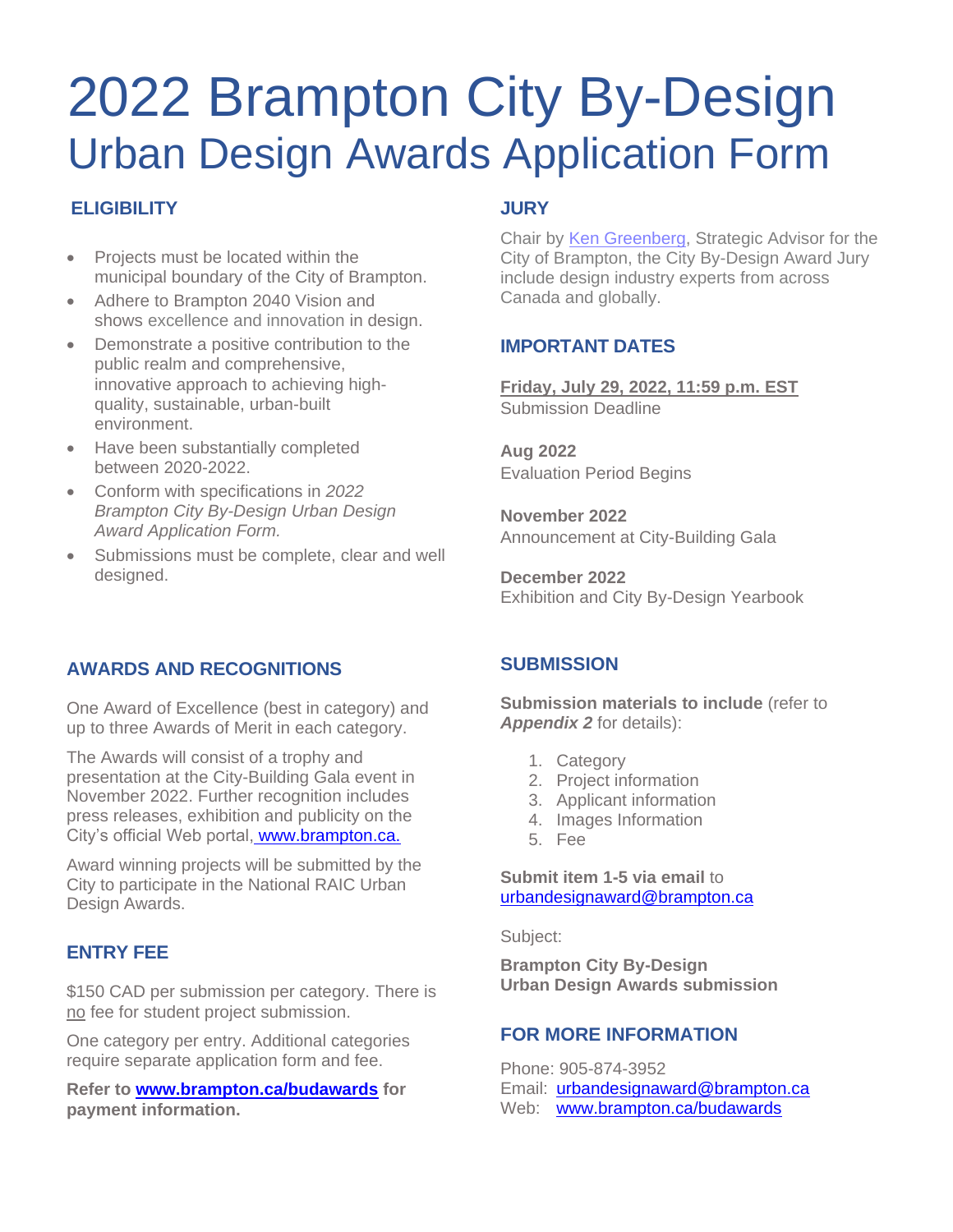#### **CITY BY-DESIGN: HARNESSING THE POWER OF URBAN DESIGN**

As the imperative to modify our self-destructive practices begins to suggest forms of development inherently more environmentally sustainable, cities (now our dominant place of living) are the crucibles where solutions are found to problems that are otherwise intractable. The environmental thrust is gaining traction and broad popular appeal as a common ground that cuts across class, cultural, and political lines and is rapidly pushing urban design into new areas of investigation. In ways both superficial and profound, this desire for greener more resourceful solutions is giving birth to lower impact lifestyles and new design approaches for city districts as well as individual buildings and landscapes. It augurs: a greater mix and proximity of daily life activities—living, working, shopping, culture, recreation, and leisure; increased walkability, cycling, and transit, and less car dependency; lower energy consumption and alternative energy sources; improved waste management and treatment; and new approaches to storm and wastewater management.

The true test for urban design then becomes to achieve coherence and build relationships but at the same time leave ample room for the emergence of new ideas, market and social innovations, and an expanded creative space for the handoff to the whole array of design disciplines including architecture and landscape architecture and various branches of engineering along with an array of allied disciplines, environmentalists economists, social service provider and artists who will help materialize the plan. Brampton has committed to being a leader in harnessing the power of urban design. The city's 2040 Vision envisages Brampton to be a 'City-By-Design', a well-designed city that draws international talent, where design excellence is led by City Hall to integrate public interests and serve as a foundation for transformative change.

Ken Greenberg, C.M. Strategic Advisor, City of Brampton Principal, Greenberg Consultants

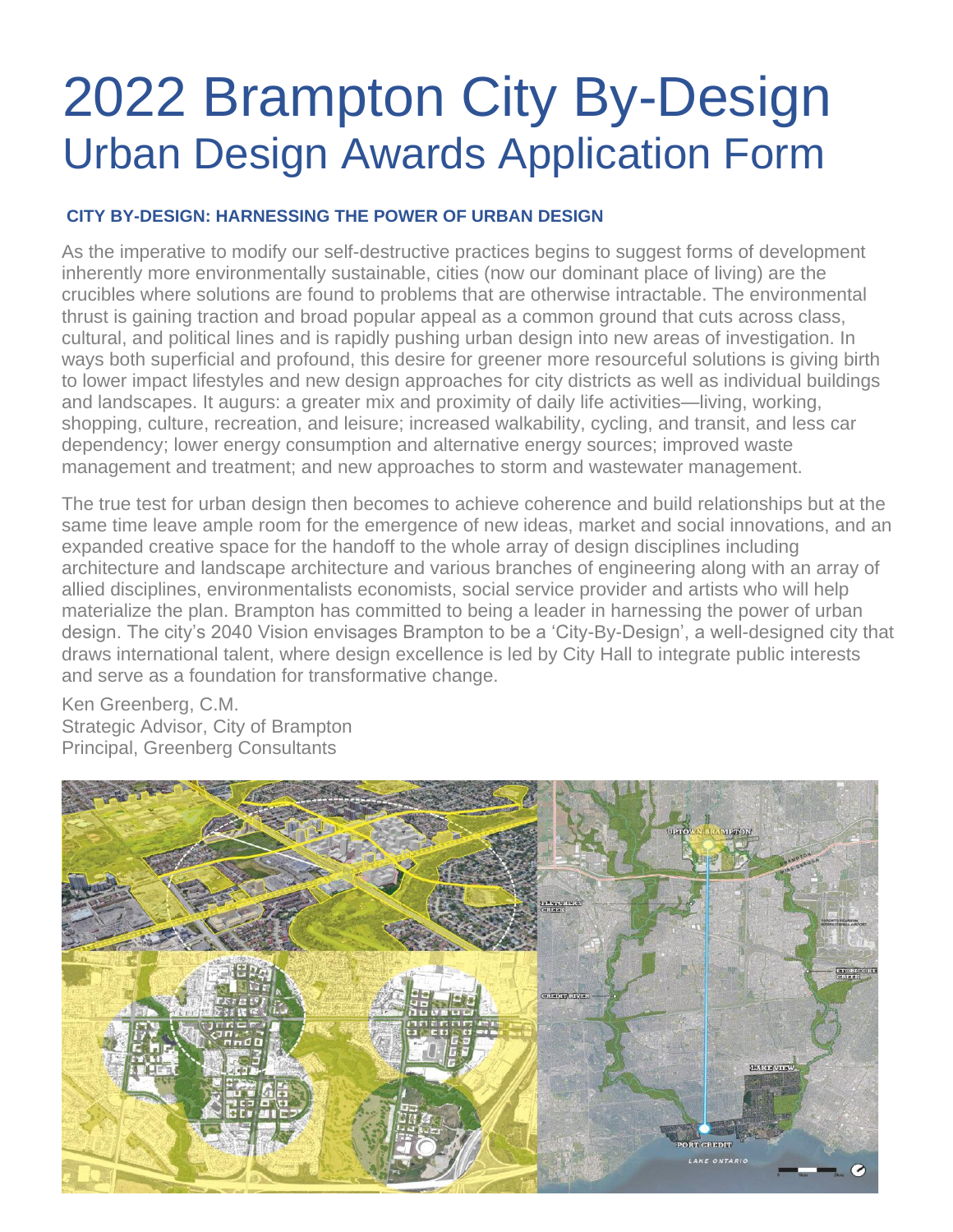## **APPENDIX 1**

Select one category per submission. Additional categories require separate application form and fee.

#### **A. Walkable Neighbourhood Design**

Neighbourhood-scale design plan that demonstrates high-quality design integration of existing and new elements within walkable distance, including but not limited to:

- Design of neighbourhood centre(s) connected by main street(s);
- Design to generate high daytime population to sustain local businesses and transit ridership;
- Design with mixed housing types and mixed of uses to accommodate people from all stages of life;
- Design to provide positive integration of a variety of parks and public spaces;
- Design to provide eyes on the streets, social intersection and pedestrian-oriented environments;
- Design to enable walking/biking to schools, community facilities, workplaces, shops & daily needs;
- Design to integrate family-friendly complete streets with seamless network and safe-crossings for biking, walking, accessing transit and local amenities;
- Design to provide positive integration of existing neighbourhood and environmental assets;
- Design innovation in sustainability, climate adaptation, age-friendly, socio-economic resiliency.

#### **B. Building Design**

Precedent-setting design that demonstrates contributions to place-making, urban life and activity, such as:

- Creative breakthroughs that transform underlie site issues into new opportunities;
- Strategic organization of form and housing of activities that provides social engagement;
- Composition of material, space, texture and light that makes connections with a place and nature;
- Inventive design solutions that engage users in an emotional and intellectual ways;
- Idealization of detail, articulation of materiality, geometry and spaces between elements;
- Siting and massing that redefine or urbanize an area, provide dynamic spatial experiences;
- Design that acts as a symbol of program ambition, elevates relationship between space and users;
- Contemporary design that reflects a sculptural attitude towards the site, creates memorable gateway.

#### **C. Heritage Restoration Design**

Innovative design in the restoration, conservation or reuse of built heritage, such as:

- Restoration of abandoned structures that establish new functions:
- Restoration of historic structures that amplify cultural experience;
- Reclamation of elements that showcase built heritage feature;
- Restoration and addition that preserve character and symbolize cultural and historic values;
- Restoration that improves energy, indoor quality and enables modern uses.

#### **D. Public Realm, Public Space and Landscape Design**

Engaging design that elevates the dialogue among place, people and landscape, such as:

- Elevate the experience of ecological, social, aesthetic and multi-functional aspect of place;
- Integrate with surrounding context and provide seamless walking and cycling experience for all ages;
- A play on infiltration, topography, sunlight, shadow, and educational value of the ecosystem;
- Use of light, colour, texture that elevates sensory experience and engage people with nature;
- Transform experience of place, create views and highlight unexpected elements of site;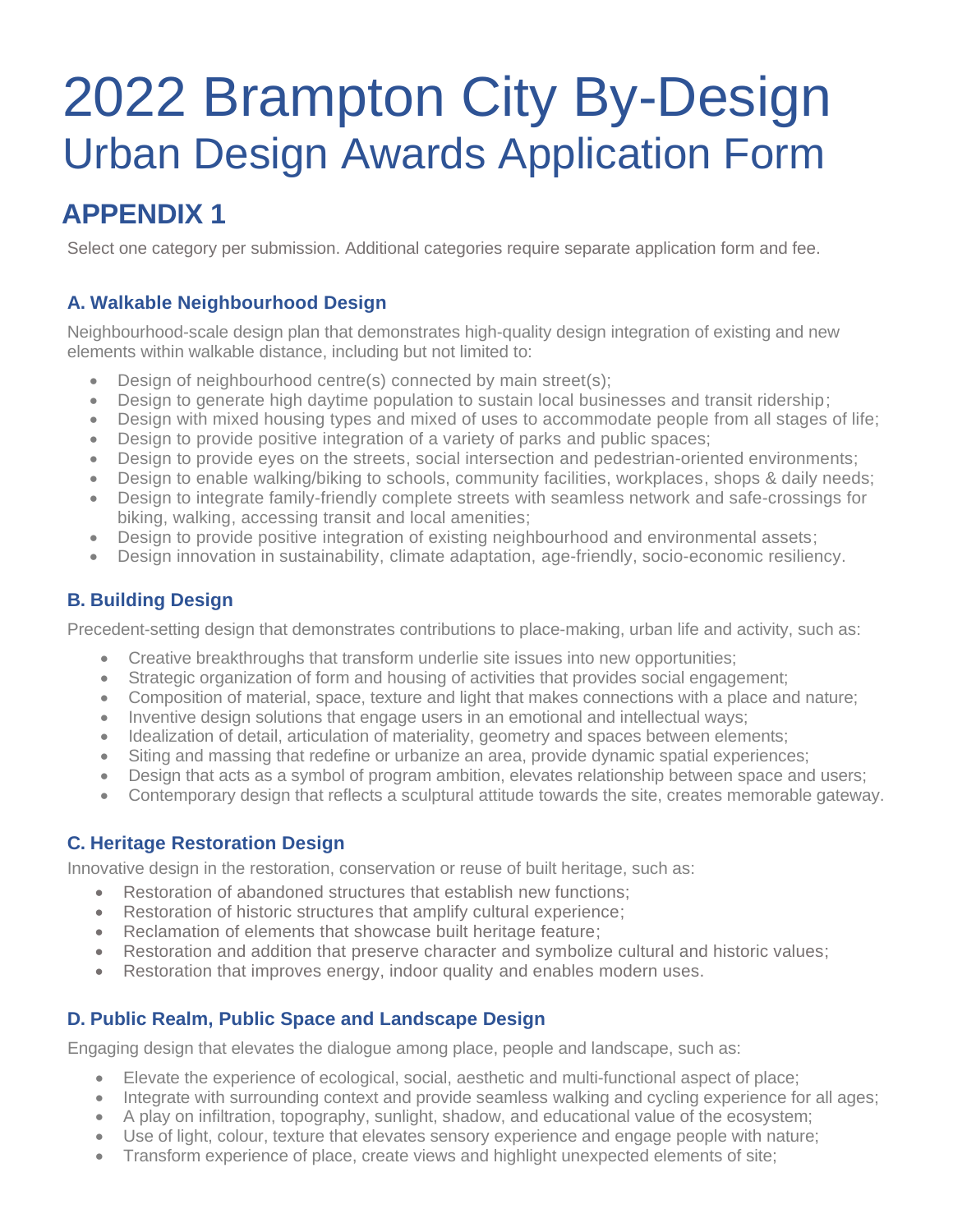- Enrich sense of movement through sculpting of ground plane or surface variation;
- Design of orders, geometry and pattern that provides hierarchy and enriches experience;
- Amplify experience of change in season, daily cycles, weather, movement of water and wind.

#### **E. Concept or Plan**

Concept or plan that demonstrates innovative design-thinking in providing integrated solutions, such as:

- Redefine values, improve quality of life, shift users behaviours;
- Improve multiple systems, benefits to diverse users, effectiveness of multidisciplinary collaborations;
- Address rapid changes, reinvent delivery model, promote design breakthroughs.

#### **F. Healthy & Sustainable Development**

Design that demonstrates sustainable urbanism, addresses climate change and contributes to healthy, familyoriented lifestyle, such as:

- Design to mitigate extreme weather events, reduce heat island, reduce carbon and GHG emissions;
- Wellness focus amenities for a variety of users, urban agriculture and on-site food production;
- Passive design, low-carbon and natural materials, mass timber, energy efficient design;
- Biophilia design, LIDs, access to views, natural daylight, natural ventilation and improve air quality;
- High-performance buildings and infrastructure, age-friendly and accessibility features.

#### **G. Elements Design**

Small-scale installation that contributes to place making, such as:

• Design of stand-alone objects, art installations, site furniture, entryways, temporary activations, fences.

#### **H. Project Communication Design**

Creative communication that improves appreciation of design, such as:

- Design of social media, storytelling, brand activations, videos, websites;
- Design of inclusive communication strategies, public awareness campaigns;
- Design of surveys, engagement events, brochures, sales pavilions.

#### **I. Student Design Project**

Design project from universities, colleges, or high schools.